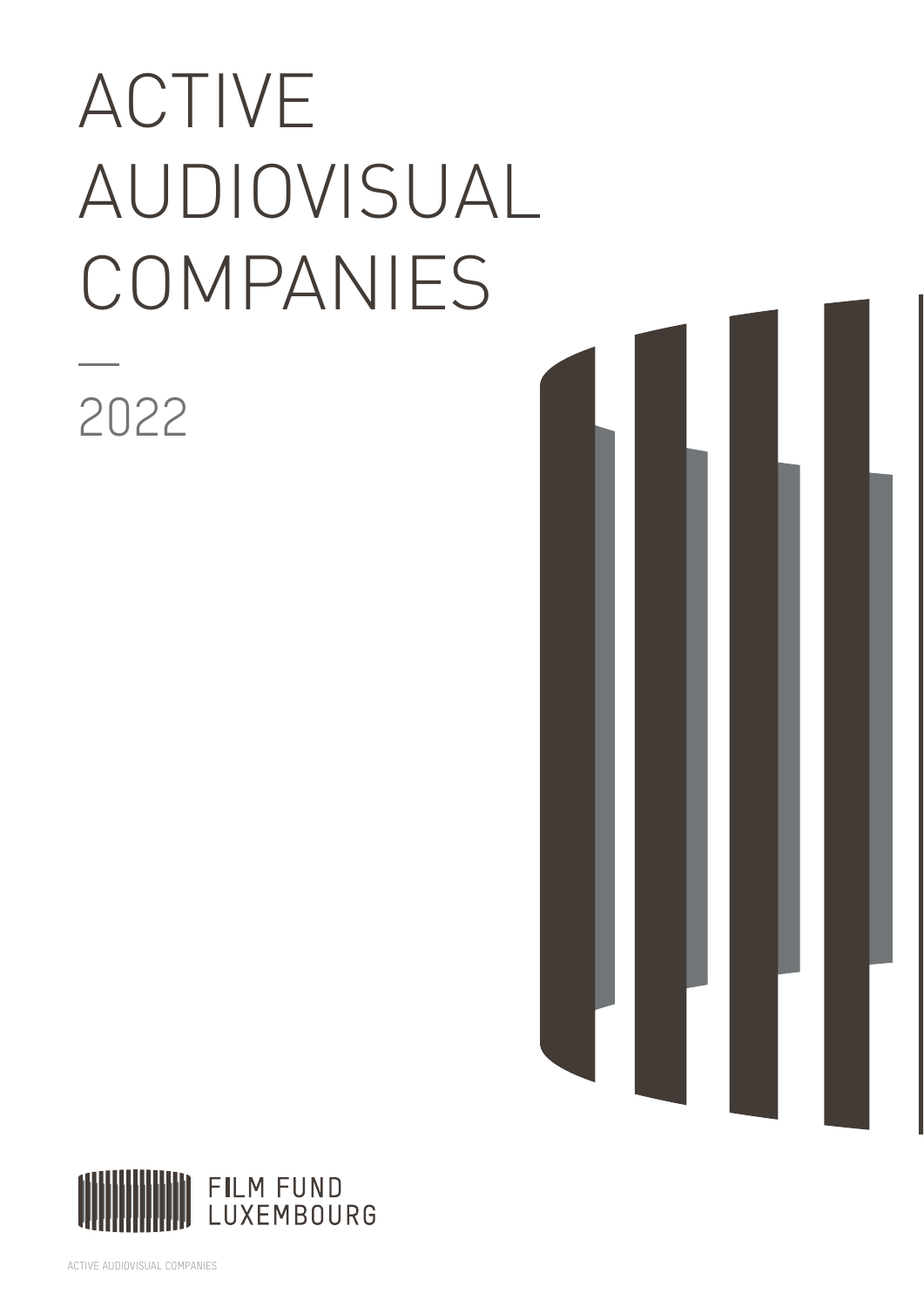# PRODUCTION COMPANIES **01**



#### **a\_BAHN Marion GUTH, François LE GALL**

5, avenue du Swing L-4367 BELVAUX T +352 661 163 820 T +33 6 79 86 30 42 marion@a-bahn.com francois@a-bahn.com www.a-bahn.com

#### **Amour Fou Luxembourg Bady MINCK, Alexander DUMREICHER-IVANCEANU**

49-51, rue de Warken L-9088 ETTELBRUCK T +352 81 16 81 luxembourg@amourfoufilm.com www.amourfoufilm.com

#### **Antevita Films Raoul NADALET**

4, bei Berck L-8359 GOEBLANGE T +352 26 30 57 56 rnadalet@antevita.lu www.antevita.lu

#### Bac Cinema<sup>n</sup> **David GRUMBACH**

c/o Filmland 25, Zone Industrielle L-8287 KEHLEN T +352 25 03 93 info@bacfilms.lu www.bacfilms.lu

#### **Bidibul Productions Lilian ECHE, Christel HENON**

67, rue Michel Welter L-2730 LUXEMBOURG T +352 27 62 03 61 info@bidibul.eu www.bidibul.eu

| ٦Ν<br>.<br>. . | <b>IN</b><br>1 N.A I<br>$\sim$<br>. .<br>. .<br>. | ור<br>∽<br>M.<br>. .<br>. | $\sqrt{2}$ |
|----------------|---------------------------------------------------|---------------------------|------------|



#### **Calach Films Jesus GONZALEZ**

19, route de Bastogne L-9638 POMMERLOCH T +352 26 31 16 29 info@calachfilms.eu www.calachfilms.eu

#### **Cynefilms Cyrus NESHVAD**

20, rue de Strassen L-8094 BERTRANGE T +352 31 69 51 cynefilms@gmail.com www.cyrusneshvad.com

#### **Deal Productions Désirée NOSBUSCH, Alexandra HOESDORFF**

c/o Filmland 25-27, Zone Industrielle L-8287 KEHLEN T +352 26 09 46 55 info@dealproductions.com www.dealproductions.com

#### **Doghouse Films Pierre URBAIN, David MOURAIRE**

1535° Creative Hub 115C, rue Emile Mark L-4620 DIFFERDANGE T +352 27 32 62 44 pierre.urbain@doghousefilms.eu david.mouraire@doghousefilms.eu www.doghousefilms.eu



#### **Fabrique d'Images Jean-Marie MUSIQUE, Christine PARISSE, Mark MERTENS**

1535° Creative Hub 115C, rue Emile Mark L-4620 DIFFERDANGE T +352 26 10 80 35 20 info@fabrique-d-images.com www.fabrique-d-images.com

#### **Iris Productions Nicolas STEIL**

c/o Filmland 25-27, Zone Industrielle L-8287 KEHLEN T +352 27 39 70 12 20 info@irisproductions.lu www.theirisgroup.eu

#### **Joli Rideau Media Fabrizio MALTESE**

8-10, rue de l'Etang L-5326 CONTERN T +352 621 133 007 jrm@fabriziomaltese.com fabriziomaltese.com

#### **Les Films Fauves Gilles CHANIAL, Jean-Louis SCHULLER, Govinda VAN MAELE**

1535° Creative Hub 115A, rue Emile Mark L-4620 DIFFERDANGE T +352 621 715 903 info@lesfilmsfauves.com www.lesfilmsfauves.com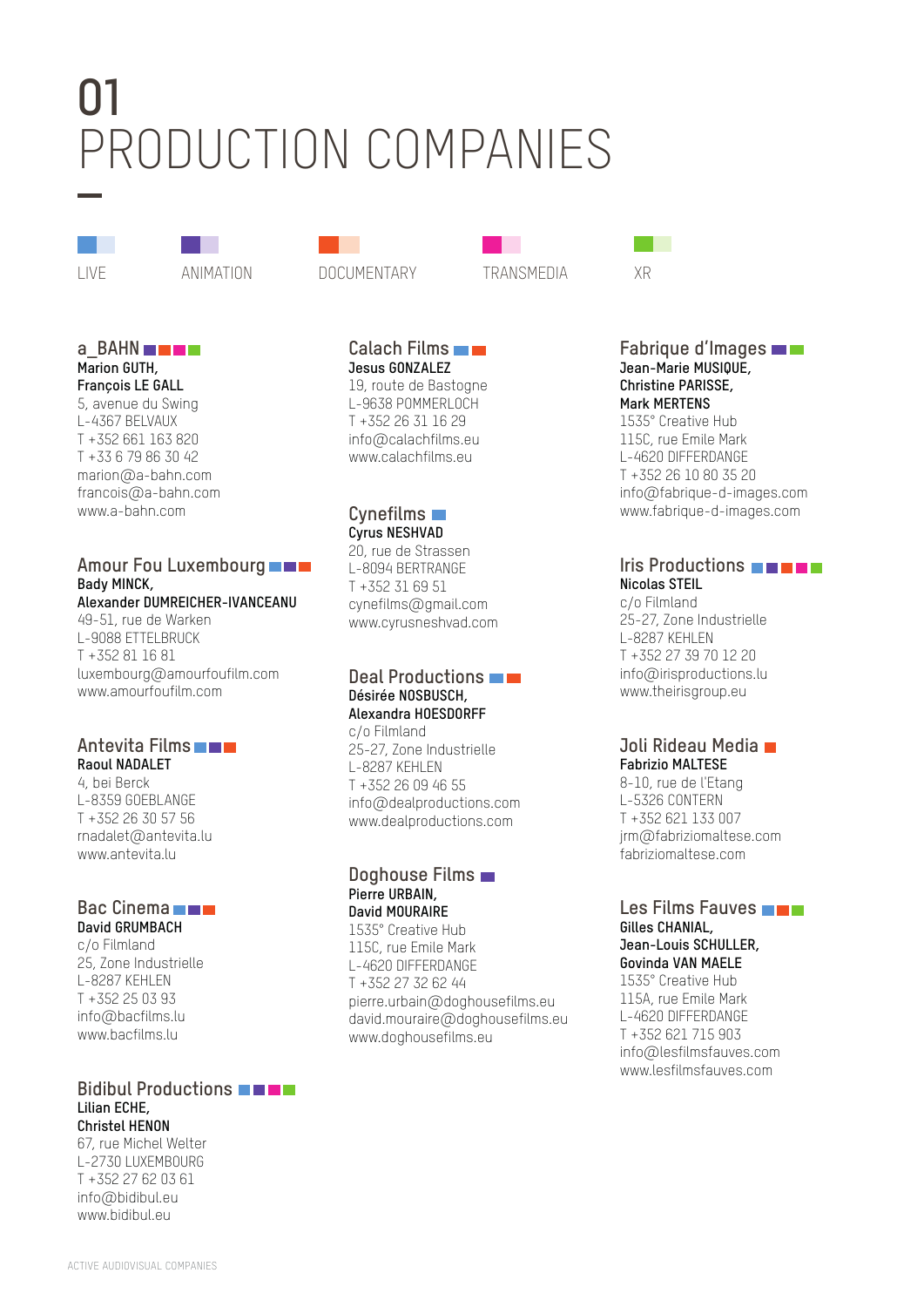#### **LouvignyMedia Cédric DONNET, Grégory GOETHALS**

9, rue du Laboratoire L-1911 LUXEMBOURG T +352 27 86 04 62 cedric.donnet@louvignymedia.lu www.louvignymedia.lu

#### **Melusine Productions Stéphan ROELANTS**

8-10, rue de l'Etang L-5326 CONTERN T +352 40 13 20-1 s.roelants@studio352.lu www.studio352.lu

#### **Nowhere Land Productions Willy PERELSZTEJN**

4, rue Jean-Pierre Brasseur L-1258 LUXEMBOURG T +352 44 85 38 willy.perel@gmail.com

#### **Paul Thiltges Distributions Paul THILTGES, Adrien CHEF**

c/o Filmland 27, Zone Industrielle L-8287 KEHLEN T +352 25 03 93 info@ptd.lu www.ptd.lu

#### **Radar Fred NEUEN**

1535° Creative Hub 115A, rue Emile Mark L-4620 DIFFERDANGE T +352 26 58 35 08 contact@thisisradar.com www.thisisradar.com

#### **Red Lion Jeanne GEIBEN, Vincent QUÉNAULT**

16, rue Alzingen L-3397 ROESER T +352 26 36 16 07 info@redlionlux.com www.redlionlux.com

#### **Rishon Films Sarl Jossy MAYOR**

1, Côte d'Eich L-1450 LUXEMBOURG T +352 691 318 817 jossy.mayor@gmail.com

#### **Samsa Film Jani THILTGES, Claude WARINGO, Bernard MICHAUX** 238C, rue de Luxembourg

L-8077 BERTRANGE T +352 45 19 60-1 samsa@samsa.lu www.samsa.lu

#### **Six Letters Frédéric ZEIMET**

40, rue de Strassen L-8094 BERTRANGE T +352 691 736 703 info@six-letters.com

#### **Skill Labn Digital Julien BECKER, Gwenael FRANÇOIS**

25-27 rue de Luxembourg L-4220 ESCH/ALZETTE T +352 26 53 00 59 contact@skilllab.net www.skilllab.net

#### **Tarantula Luxembourg Donato ROTUNNO**

1, rue du Cimetière L-1338 LUXEMBOURG T +352 26 49 61-1 office@tarantula.lu www.tarantula.lu

#### Wady Films **Wady Adolf EL ASSAL,**

**Neigeme GLASGOW-MAEDA** 1535° Creative Hub

115A, rue Emile Mark L-4620 DIFFERDANGE T +352 28 79 84 13 office@wadyfilms.com www.wadyfilms.com

#### **Wild Fang Films Christian NEUMAN, Hélène WALLAND**

12, Montée Saint Hubert L-5962 ITZIG T+352 661 106 357 helene@wildfangfilms.com christian@wildfangfilms.com www.wildfangfilms.com

#### **Zeilt Productions Laurent WITZ, Emmanuelle VINCENT**

rue de l'Industrie L-3895 FOETZ T +352 26 17 56 90 contact@zeilt.com www.zeilt.com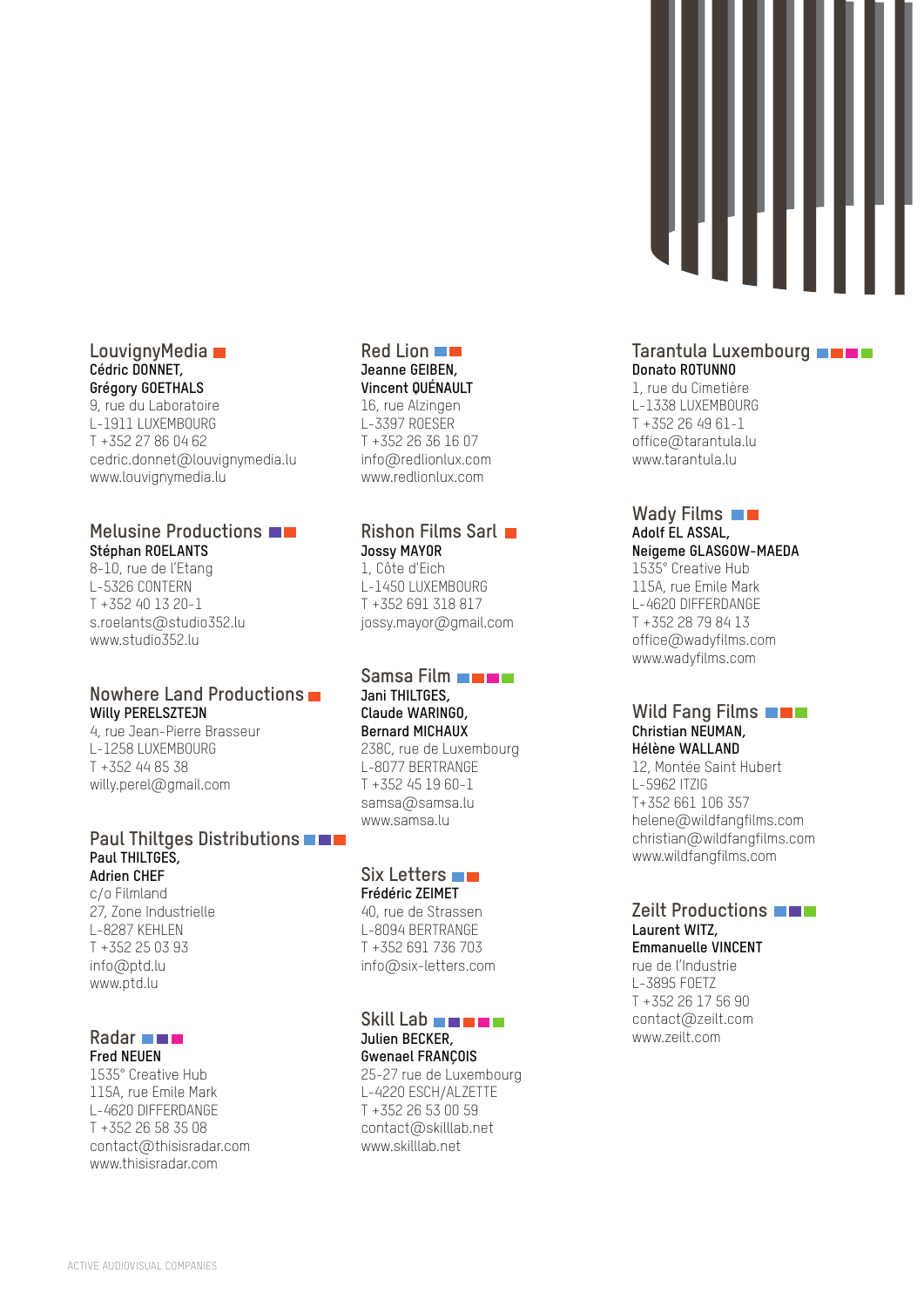# ANIMATION STUDIOS

#### **Doghouse Studio Barbara BERNINI**

a ka

115C, rue Emile Mark L-4620 DIFFERDANGE T +352 27 32 62 44 info@doghousefilms.eu

#### **Onyx Lux 3D Régis DRUJONT**

6, rue Julien Vesque L-2668 LUXEMBOURG T +352 26 89 78 60 info@onyxlux3d.com

#### **Studio 352 Stéphan ROELANTS**

8-10, rue de L'Etang L-5326 CONTERN T +352 40 13 20-1 studio352@studio352.lu www.studio352.lu

#### **The Picture Factory David CZUKOR, Guillaume VIALANEIX**

1535° Creative Hub 115C, rue Emile Mark L-4620 DIFFERDANGE T +352 26 10 80 35 20 contact@fabrique-d-images.com www.fabrique-d-images.com

#### **Zeilt Studio Laurent WITZ, Emmanuelle VINCENT** rue de l'Industrie

L-3895 FOETZ T +352 26 17 56 90 contact@zeilt.com www.zeiltproductions.com

# FILM STUDIOS

#### **Filmland Studios Jerôme TEWES**

**The Contract State** 

25-27, Zone Industrielle L-8287 KEHLEN T +352 621 83 53 52 studios@filmland.lu www.filmland.lu

#### **CNA – Centre National de l'Audiovisuel Viviane THILL** 1B, rue du Centenaire

L-3475 DUDELANGE T +352 52 24 24 1 info@cna.public.lu www.cna.lu

# DISTRIBUTORS

#### **Paul Thiltges Distributions Paul THILTGES** c/o Filmland

**The Co** 

<u>ra sa Ba</u>

27, Zone Industrielle L-8287 KEHLEN T +352 25 03 93 info@ptd.lu www.ptd.lu

#### **Samsa Distributions Claude WARINGO**

238C, rue de Luxembourg L-8077 BERTRANGE T +352 45 19 60-1 samsa@samsa.lu www.samsa.lu

#### **Tarantula Distribution Donato ROTUNNO, Emilie LACOURT**

1, rue du Cimetière L-1338 LUXEMBOURG T +352 26 49 61-1 promo@tarantula.lu www.tarantula.lu

# FILM FESTIVALS

#### **Luxembourg City Film Festival**

11B, Place du Théâtre L-2613 LUXEMBOURG T +352 28 22 93 info@luxfilmfest.lu www.luxfilmfest.lu

**CINEAST Central & Eastern European Film Festival Radek LIPKA** radek@cineast.lu www.cineast.lu

**British & Irish Film Season Geoff THOMPSON** geoff@gmedia.lu www.bifilmseason.lu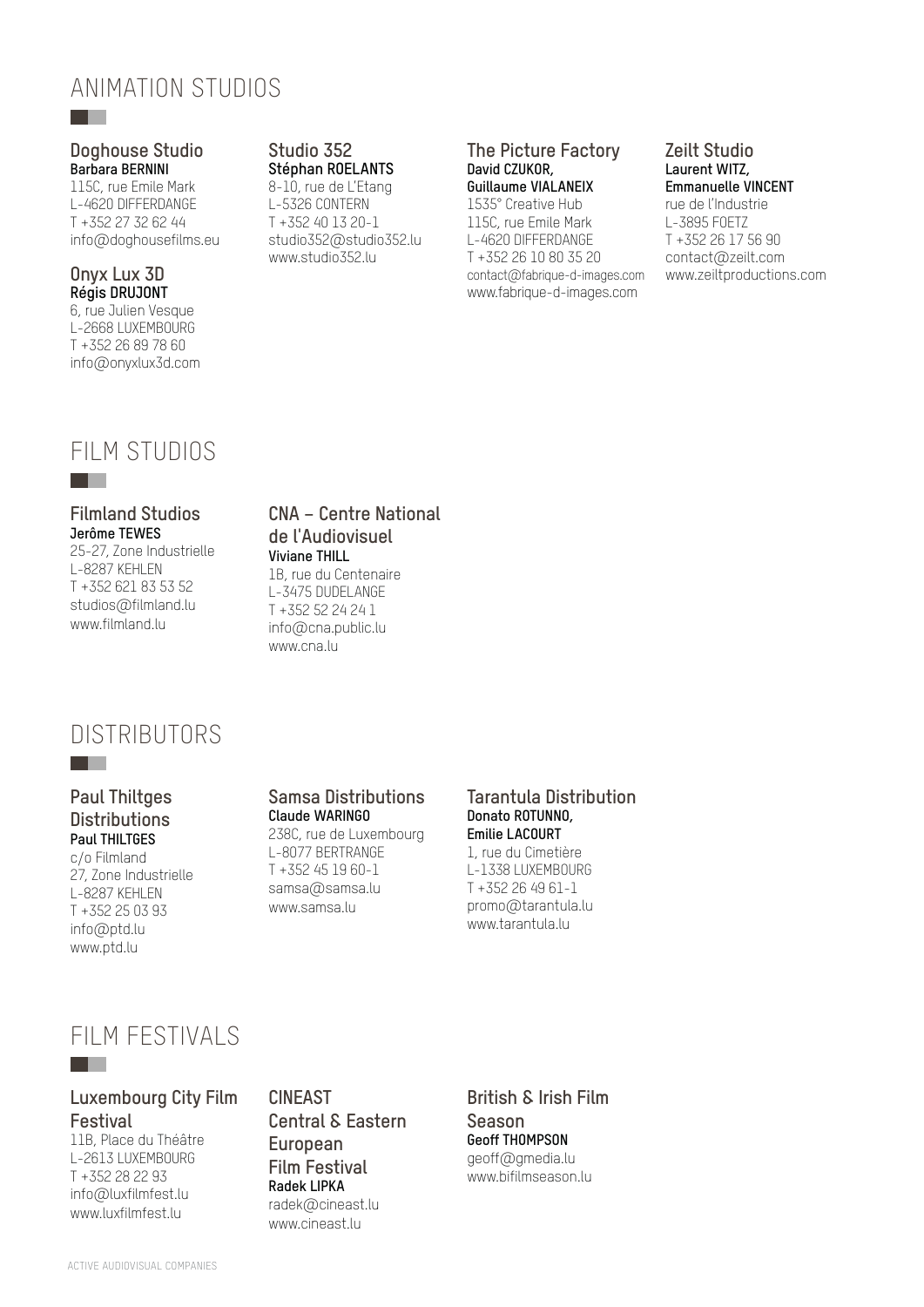# SOUND, POST PRODUCTION & VISUAL EFFECTS SERVICE COMPANIES

#### **Broadcasting Center Europe Xavier THILLEN**

a ka

45, Boulevard Pierre Frieden L-1543 LUXEMBOURG T +352 24 80 75 21 xavier\_thillen@bce.lu www.bce.lu

#### **Espera Productions Raoul NADALET**

c/o Filmland 25-27, Zone Industrielle L-8287 KEHLEN T +352 691 160 083 rnadalet@espera.lu www.espera.lu

#### **Linster Studios Jang LINSTER**

17, rue de Luxembourg L-5752 FRISANGE T +352 23 66 05 26 info@linster.lu www.linsterstudios.com

# FILM SERVICES

CAMERA, LIGHTING, GRIP **Arri Rental Steffen DITTER**

an an

20, Rangwee L-2412 LUXEMBOURG T +352 26 70 12 70 sditter@arrirental.de www.arrirental.de

SFX, FIREARMS, CAMERA AND GRIP RENTAL **Axis-Seven Rentals Ken FITZKE**

36, rue de Junglinster L-6160 BOURGLINSTER T +352 621 507 757 info@ax-7.com www.ax-7.com

#### GRIP RENTAL **B.O.L. Lux Jean-François ROQUEPLO** 67, Grand-Rue L-8510 REDANGE-SUR-ATTERT

T +352 661 538 482 roqueplof@mac.com

#### **Lux Digital Bruno NICOLAS, Stéphane BIDAULT**

c/o Filmland 25-27, Zone Industrielle L-8287 KEHLEN contact@luxdigital.lu www.luxdigital.lu

#### **Philophon Philippe KOHN, Michel SCHILLINGS, Carlo THOSS**

#### 5, rue Jean

L-3242 BETTEMBOURG T +352 26 54 97-1 c/o Filmland 25-27, Zone Industrielle L-8287 KEHLEN info@philophon.lu www.philophon.lu

#### **Roll Studio Roland KUHN**

148, rue de Trèves L-2630 LUXEMBOURG T +352 42 05 23 kvohl@gio.lu

#### **PTD Studio Michel DIMMER**

c/o Filmland 27, Zone Industrielle L-8287 KEHLEN T +352 25 03 93 16 mdimmer@ptd.lu

#### **Soundtastic – L'imagerie Vanessa LEIRITZ**

25, rue Roosevelt L-4662 DIFFERDANGE T +352 691 677 833 T +352 691 722 108 contact@soundtastic.eu contact@limagerie.lu www.soundtastic.eu www.limagerie.lu

#### **Waltzingparke Productions Gast WALTZING**

Boîte Postale 94 L-7201 BERELDANGE T +352 27 84 95 11 M +352 621 166 665 wpr@pt.lu www.waltzingparke.com

# CASTING AGENCY **Castinglux**

**Nilton MARTINS** 1, rue de l'Aciérie

L-1112 LUXEMBOURG T +352 621 65 33 58 info@castinglux.com www.castinglux.com

#### GRIP RENTAL **Consulting & Realization - Advertising & Cinema International Stéphane THIRY**

67, Grand-Rue L-8510 REDANGE-SUR-ATTERT T +352 621 346 060

#### EDITING **Cutaway Editing Solutions Paul MAAS**

10, rue Camille Kleber L-7597 RECKANGE T +352 691 513 674 paul@cutaway.lu

#### CAMERA, LIGHTING, GRIP **Eye Lite Luxembourg Kathleen VANCAUWELAERT**

c/o Filmland 25-27, Zone Industrielle L-8287 KEHLEN T +352 691 133 934 k.vancauwelaert@eye-lite.com

#### GRIP RENTAL **Grip Cartel Luxembourg**

**Pascal CHARLIER** 1, rue de la Forêt

L-6250 SCHEIDGEN T +352 621 172 622 charlierpascal@mac.com

#### WRITING, TRANSLATING,

#### SUBTITLING **Hatari Publishing Luxembourg Jean-Pierre THILGES**

17, rue Pierre Frieden L-4448 SOLEUVRE T +352 26 51 10 88 info@hatari.lu www.hatari.lu

#### SUPPORT VEHICULES TO THE FILM INDUSTRY **Location Consulting**

#### **& Facilities Claude LUDOVICY** 13, Moellerdallerstrooss L-7640 CHRISTNACH

T +352 661 133 133 info@lcf.lu www.lcf.lu

### MAKE **IIP**

#### **Make-Up Studio Katja REINERT** 8A, rue du Moulin

L-7423 DONDELANGE T +352 621 194 716 katjaalexis@yahoo.de www.makeupstudio.lu

#### LOCATION MATERIAL RENTAL AND SCOUTING **Regielux**

**Christophe VINCENT** c/o Filmland

25-27, Zone Industrielle L-8287 KEHLEN T +352 28 26 12 26 info@regielux.lu www.regielux.lu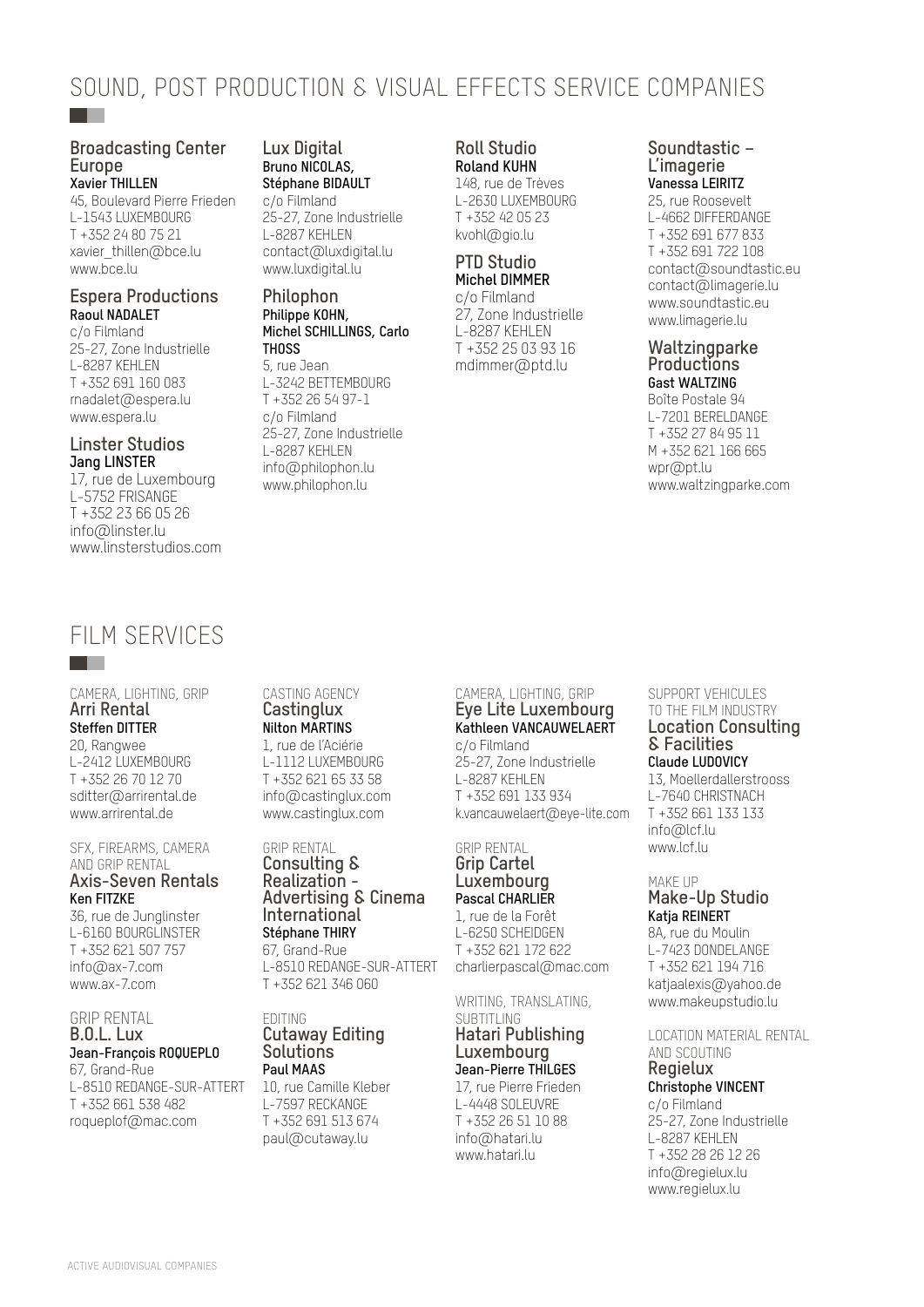# TRAINING

a sa B

#### **EAVE – European Audiovisual Entrepreneurs**

238C, rue de Luxembourg L-8077 BERTRANGE T +352 44 52 10 1 eave@eave.org www.eave.org

#### **Lycée des Arts et Métiers**

19, rue Guillaume Schneider L-2522 LUXEMBOURG T +352 46 76 16 - 200/206 secretariat@ltam.lu www.ltam.lu

## BTS DESSIN

D'ANIMATION

**Béatrice WELTER** beatrice.welter@education.lu www.ltam.lu/bts-animation/

#### BTS CINÉMA ET

**AUDIOVISUEL Anne SCHROEDER**

bts-cinema@ltam.lu

#### **Lycée classique de Diekirch** 32, avenue de la Gare

L-9233 DIEKIRCH T +352 26 80 72 10 secretariatab@lcd.lu www.lcd.lu

#### BTS MEDIA WRITING **Claude MOYEN**

claude.moyen@education.lu www.lcd.lu/departements/ btsmedia- writing/

#### **University of Luxembourg Competence Centre**

Maison du Savoir 2, avenue de l'Université L-4365 ESCH-SUR-ALZETTE T +352 26 15 92 45

#### BACHELOR EN DESSIN D'ANIMATION

bachelor@competence.lu

# INDUSTRY ASSOCIATIONS & ORGANISATIONS

**Actors.lu Aude-Laurence Biver, President**

10, avenue Guillaume L-1650 LUXEMBOURG T +352 691 139 225 info@actors.lu www.actors.lu

**ALPA - Association Luxembourgeoise des Producteurs d'Animation et d'Expériences Immersives Pierre Urbain, President** 115C, rue Emile Mark L-4620 Differdange T +352 27 32 62 42 pierre.urbain@ doghousefilms.eu

**ALPC – Luxembourg Film Press Association Pablo CHIMIENTI, President** president.alpc@gmail.com

**ALTA – Luxembourg Film Technicians Association Carlo THIEL, President** T +352 621 16 10 97

secretaire@alta.lu www.alta.lu

**D'Filmakademie Yann TONNAR, President** 238C, rue de Luxembourg L-8077 BERTRANGE T +352 45 19 80 info@filmakademie.lu

www.filmakademie.lu

**FLAC – Luxembourg Songwriters and Composers Association Christophe REITZ, President** 41, rue Notre Dame

L-2240 LUXEMBOURG info@flac.lu www.flac.lu

**LARS – Luxembourg Screenwriters and Film Directors Association Christophe Wagner, President**  info@lars.lu www.lars.lu

#### **Sacem Luxembourg Copyrights Marc NICKTS, Manager**

76-78, rue de Merl L-2146 LUXEMBOURG T +352 47 55 59 info@sacemlux.lu www.sacem.lu

#### **ULPA – Luxembourg Film Producers Association Paul THILTGES, President** c/o Filmland

25-27, Zone Industrielle L-8287 KEHLEN T +352 25 03 93 10 paul@ptd.lu

# OFFICIAL BODIES

#### **CNA – Centre National de l'Audiovisuel**

1B, rue du Centenaire L-3475 DUDELANGE T +352 52 24 24 1 info@cna.public.lu www.cna.lu

**The Co** 

#### **Creative Europe Desk Luxembourg**

5, rue Plaetis L-2338 LUXEMBOURG T +352 2478 21 97 info@creative-europe.etat.lu www.creative-europe.lu/media

#### **Film Fund Luxembourg**

5, rue Plaetis L-2338 LUXEMBOURG T +352 2478 20 65 info@filmfund.etat.lu www.filmfund.lu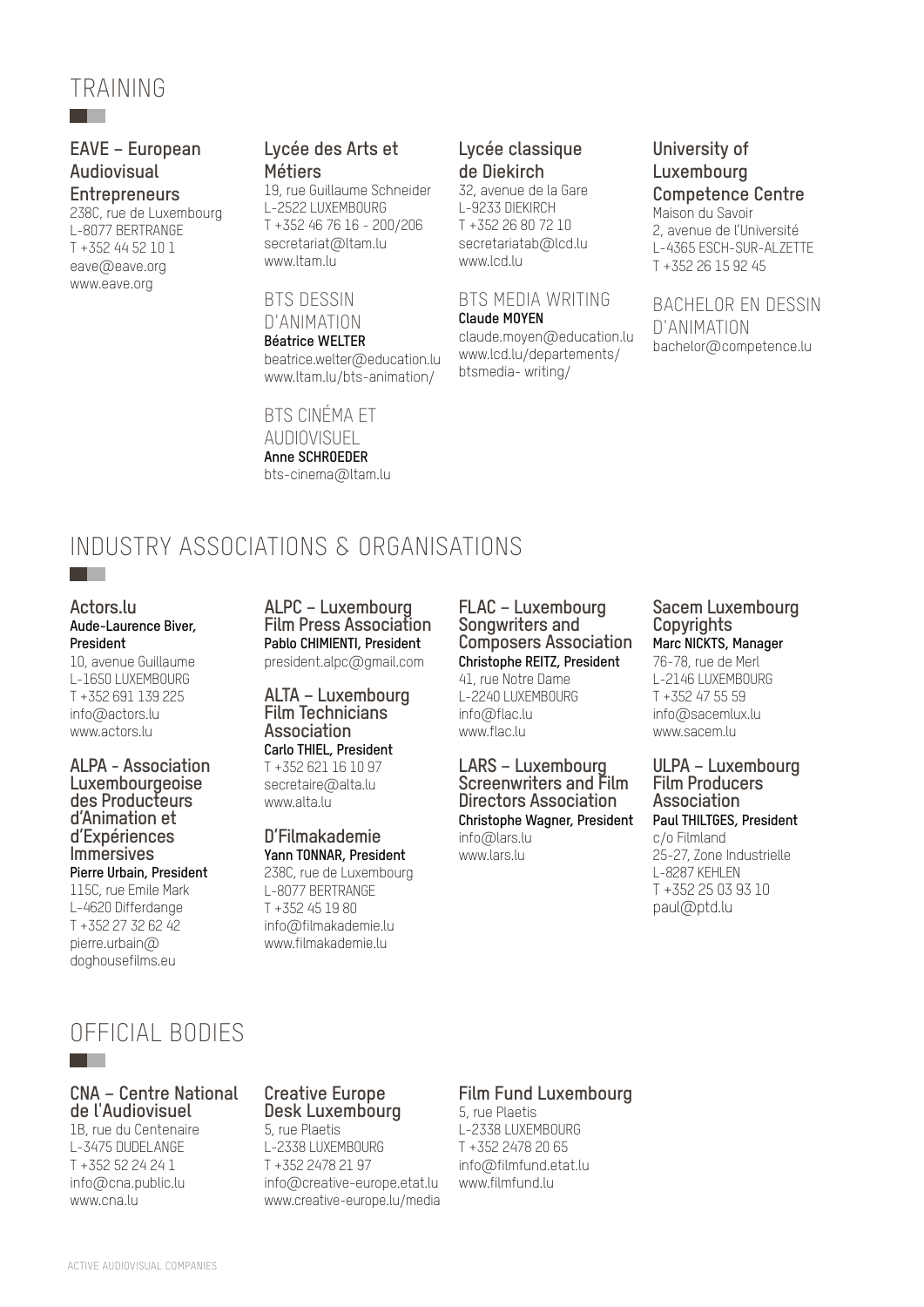#### **FILM FUND LUXEMBOURG**

# **FONDS NATIONAL DE SOUTIEN À LA PRODUCTION AUDIOVISUELLE**

5, rue Plaetis L-2338 Luxembourg

T +352 247 82065 promotion@filmfund.etat.lu

**www.filmfund.lu**